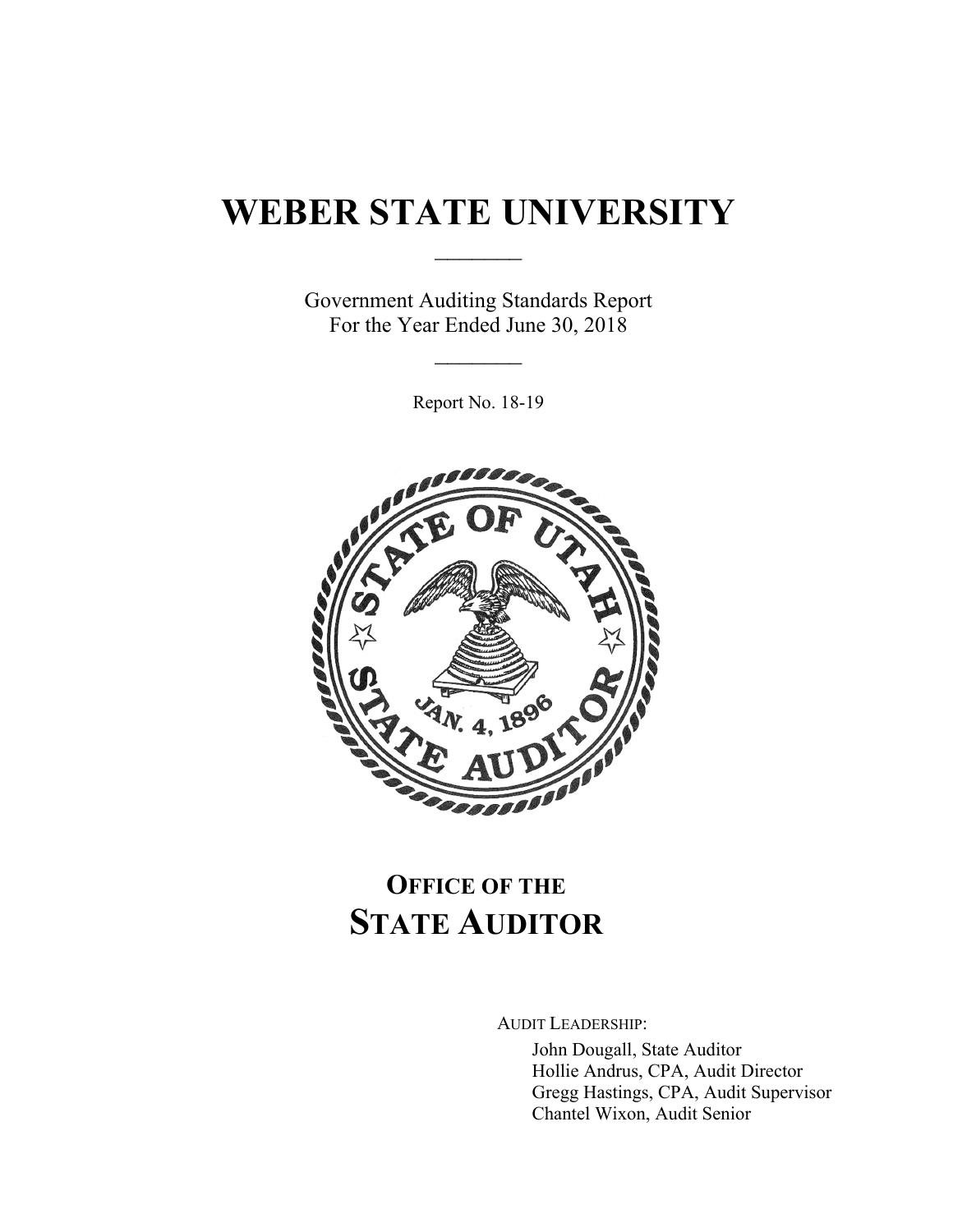

**OFFICE OF THE STATE AUDITOR**

#### **INDEPENDENT STATE AUDITOR'S REPORT ON INTERNAL CONTROL OVER FINANCIAL REPORTING AND ON COMPLIANCE AND OTHER MATTERS BASED ON AN AUDIT OF FINANCIAL STATEMENTS PERFORMED IN ACCORDANCE WITH** *GOVERNMENT AUDITING STANDARDS*

To the Board of Trustees, Audit Committee and Dr. Norman C. Tarbox, President Weber State University

We have audited, in accordance with the auditing standards generally accepted in the United States of America and the standards applicable to financial audits contained in *Government Auditing Standards* issued by the Comptroller General of the United States, the financial statements of Weber State University (University), as of and for the year ended June 30, 2018, and the related notes to the financial statements, which collectively comprise the University's basic financial statements, and have issued our report thereon dated October 12, 2018.

## **Internal Control Over Financial Reporting**

In planning and performing our audit of the financial statements, we considered the University's internal control over financial reporting (internal control) to determine the audit procedures that are appropriate in the circumstances for the purpose of expressing our opinion on the financial statements, but not for the purpose of expressing an opinion on the effectiveness of the University's internal control. Accordingly, we do not express an opinion on the effectiveness of the University's internal control.

A *deficiency in internal control* exists when the design or operation of a control does not allow management or employees, in the normal course of performing their assigned functions, to prevent or to detect and correct misstatements on a timely basis. A *material weakness* is a deficiency, or a combination of deficiencies, in internal control, such that there is a reasonable possibility that a material misstatement of the entity's financial statements will not be prevented, or detected and corrected on a timely basis. A *significant deficiency* is a deficiency, or a combination of deficiencies, in internal control that is less severe than a material weakness, yet important enough to merit attention by those charged with governance.

Our consideration of internal control was for the limited purpose described in the first paragraph of this section and was not designed to identify all deficiencies in internal control that might be material weaknesses or significant deficiencies. Given these limitations, during our audit we did not identify any deficiencies in internal control that we consider to be material weaknesses. However, material weaknesses may exist that have not been identified.

## **Compliance and Other Matters**

As part of obtaining reasonable assurance about whether the University's financial statements are free from material misstatement, we performed tests of its compliance with certain provisions of laws, regulations, contracts, and grant agreements, noncompliance with which could have a direct